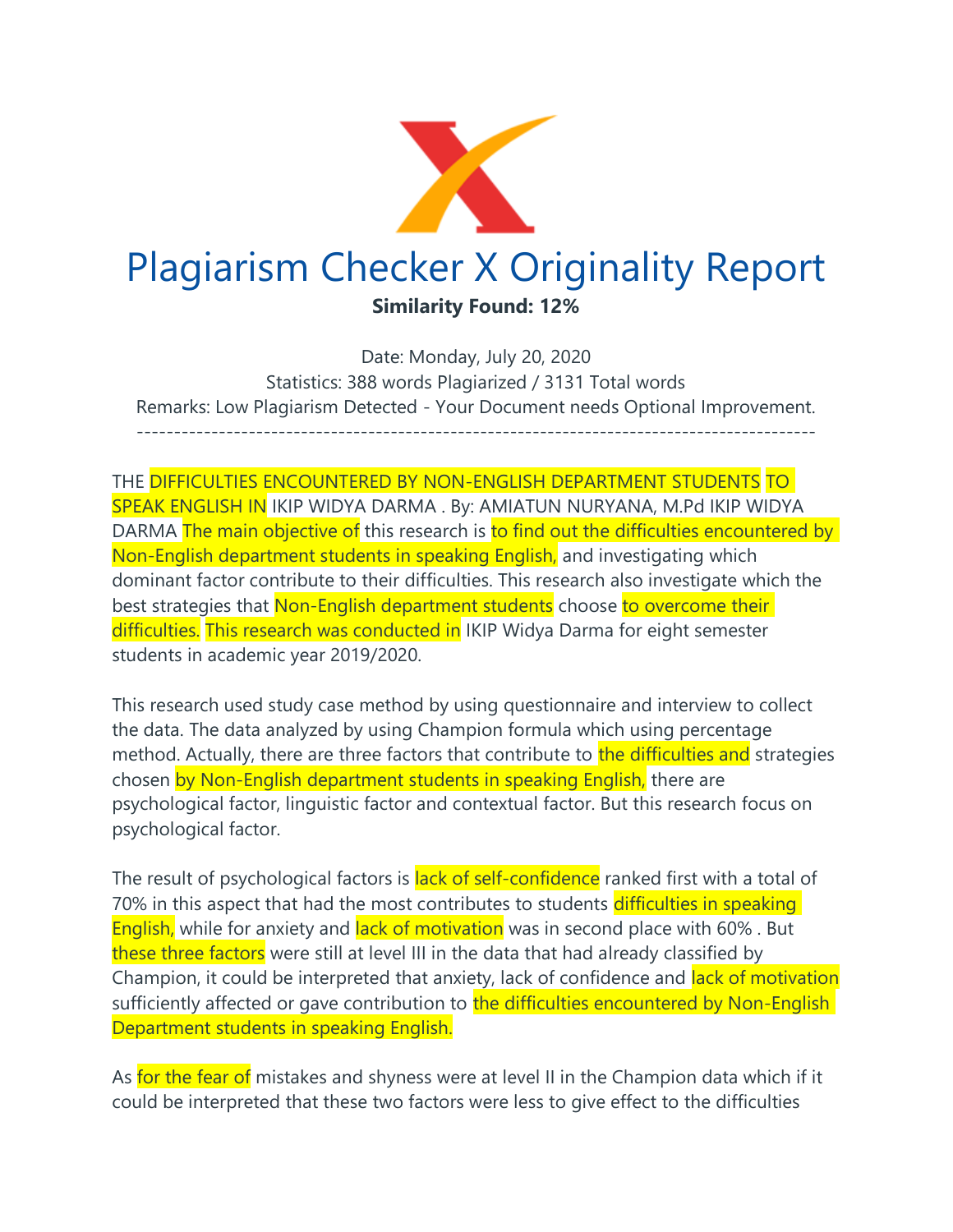faced by Non-English Department students in speaking English. If these five statements were combined, the researcher found the total point of psychological factor is 81 and the average is 16. About the percentage, psychological factor have the total percentage 54% and it classified to class III according to Champion data, it meant that this aspect quite affect to the difficulties that encountered by Non-English Department students in speaking English. Key words : Difficulties, non-English department student, speaking English BACKGROUND Along with the development of Science and Technology, communication became an important part in life.

Communication is a basic need for everyone to exchange an information and express their feelings. One of the ways is speaking, it is the way that a language communicate orally. Perhaps, someone can write to communicate with others, but most people speak everyday to communicate each other. However, there are still many people experience an interruption in the communication process, especially to exchange information just because of the different languages. Therefore, the researcher limits the study by carrying out a research on speaking.

As it is known, International language is English, Indonesian lifting of English as a second language, that is why many people can not speak English because it is not their main language. In fact, in modern times, as now, having the ability to speak English is essential, not only to communicate with overseas communities, cultural exchange, but also to look for job at home and abroad. However, as Jenkins (1996) convincingly points out, the importance of English as a world language lies in communication, community and bringing people from various nationalities closer together.

From that statement above, English is not just a language for communication but also English has a role as a unifying language of all nations in the world. Speaking is a part of communication and to be able communicate in English, student should have a skill to speak English well. However, Ur (1996) considered speaking as the most important skill among four skills (listening, speaking, reading, and writing) because people who know a language are referred to as speakers of that language.

This indicates that using a language is more important than just knowing about it because ?there is no point knowing a lot about language if you can't use it (Scrivener, 2005:146). As described above, having skill to speak English well is not a substitute skill but also a necessary. Only learn about English never try to practice it, then someone will not get anything. Because speaking is more than just producing sounds, it is a tool to express their though, ideas, feelings, and emotions through oral or verbal communication.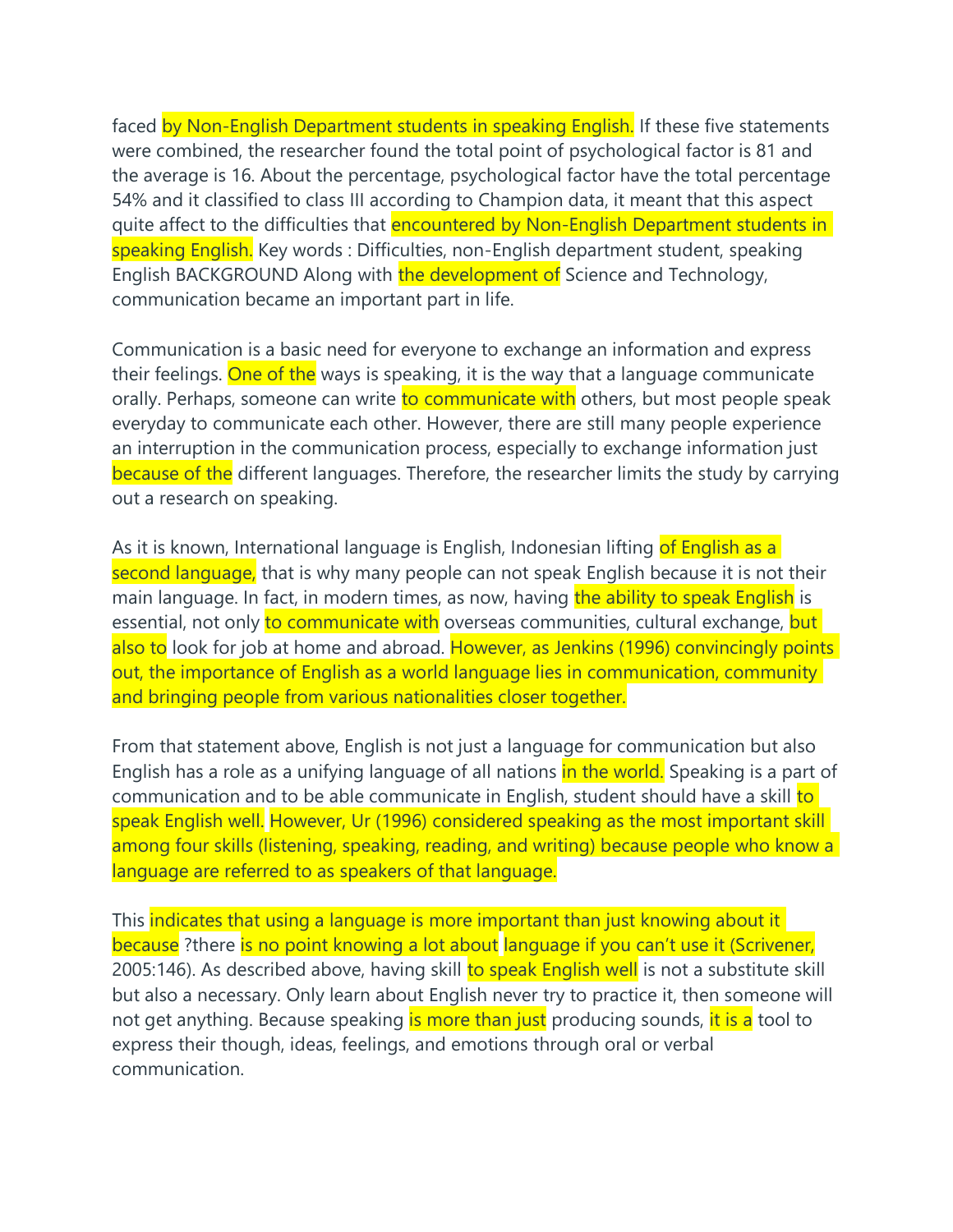Speaking English seem so easy to do but for some people, they think speaking English is very hard to do. As a foreign language in Indonesia, English became important to learn to have good prospect in the future. As stated by Lauder (2008), English is being used for following technological and scientific improvements and also for better job opportunities. Because of that, many people try hard to learn English although they do not like it. In Indonesia English has been taught since Kindergarten (TK) until Senior High School (SMA) but some students who have been learning English for a long time, yet they still can not speak English fluently.

Some students seem understand how to make conversation, but difficult to speak up or even they know how to speak up but worrying about the grammar. In this case, it is very visible if Indonesian people still find it difficult to use English in the conversation. In learning process, facing some difficulties commonly happens. For some students who want to improve their ability to speak English, they choose to take English majors in order to increase their knowledge about English, but for some students who have considered English as difficult language, they prefer to take other majors. There is proverb saying that avoiding is not good, and in the end will also meet. In this case of course Non-English department students will still meet English, because one of the requirements in graduation is must pass the TOEFL test.

Actually there are many factors that make student particularly for Non-English department students think that speaking English is difficult to master. The difficulties encountered by students may occur due to factors from outside or from within the students themselves. Raba'ah (2005:15) pointed out that there are many factors that cause difficulties in speaking English. Some of these factors are related to the learners themselves, the teaching strategies, the curriculum, and the environment.

The factors from within the students themselves such as less confidence to speak English because they are afraid to make a mistake, lack of vocabulary so they can not give a response, or worrying about grammar. While for external factors influenced by the environment such as placement of English as a second language makes people very rarely use it as daily conversation, lack of motivation and practice using **English in the** school and curriculum that are less precise. Being able to speak English, students must be able to overcome the difficulties, both because of internal factors and external factors. Mastering **English may be** difficult, but difficult does not mean impossible.

In learning process, facing difficulties or making mistakes is normal. For that reason, the role of lecturers and students are important. Lecturers can provide proper guidance in overcoming student difficulties, while students can get good results in the exam and get a good job with mastering English. RESEARCH METHODOLOGY Based on the research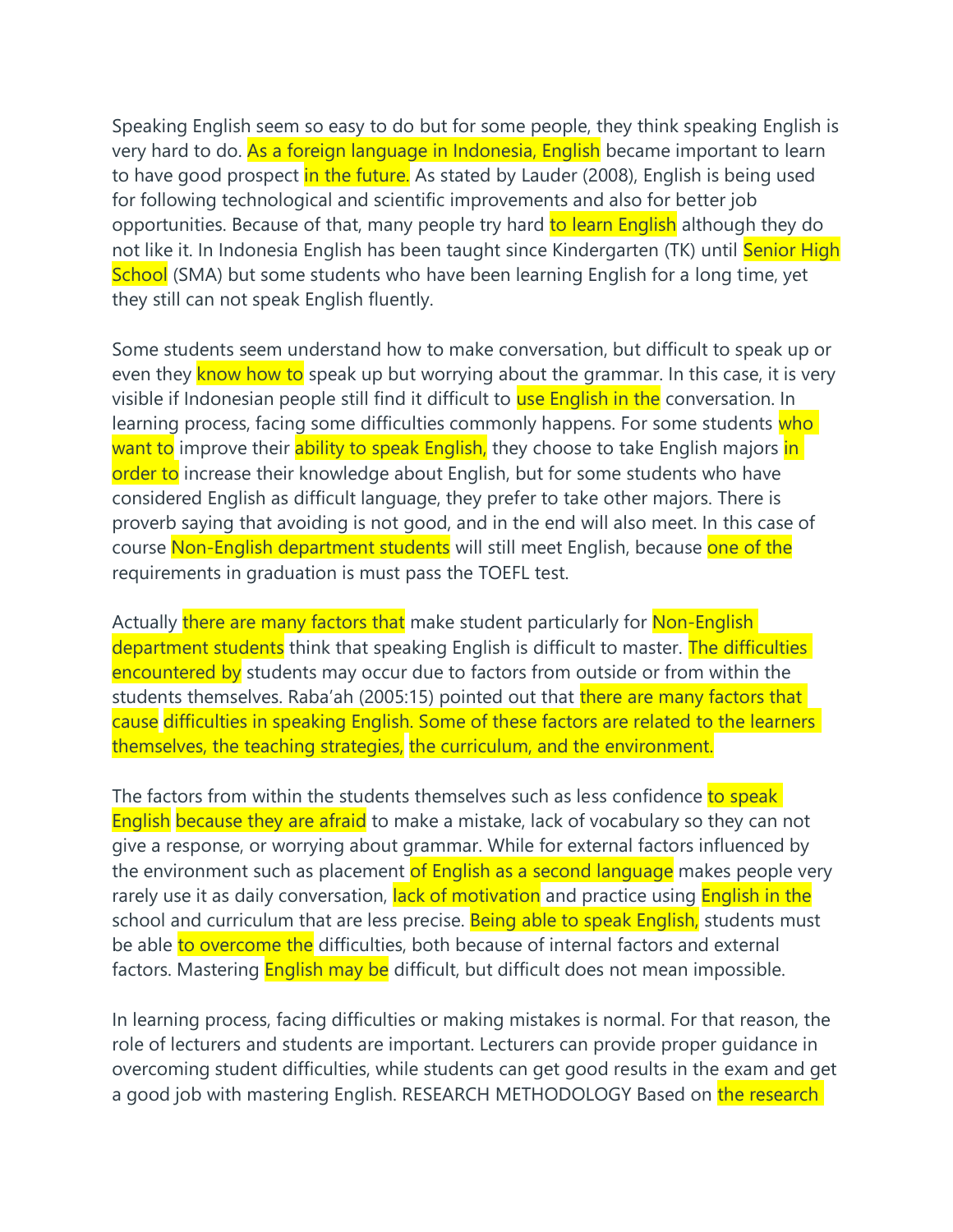objectives to be achieved, this research method used qualitative research methods as an approach to gain an understanding of the phenomenon that was chosen to investigate.

Sugiyono (2015) mention that qualitative method is often named as a new method, post-positivism, artistic, and interpretive research, it is well known as an artistic method because the process of the observation is more artistic (free form) and as an interpretative method because the result of the observation most related with the interpretation of the data which found in field. There were many kinds of data collection method that could be used by the researcher to get the data. In this research, the data were collected by using questionnaire and interview which had been filled by the participants and then would be analyzed by the researcher. The participants themselves would be the sources of the data.

In doing this research, the researcher used study case approach because this research was to investigate the factors that contribute to the difficulties encountered by Non-English Department students in IKIP WIDYA DARMA to speak English and how to overcome it. Soy, Susan K (2013) stated that case study research excels at bringing us to an understanding of a complex issue or object and can extend experience or add strength to what is already known through previous research. Case studies emphasized detail contextual analysis of a limited number of events or conditions and their relationships. RESEARCH FINDING AND DISCUSSION The researcher had done the research by giving the participants the questionnaire to fill in.

The questionnaire was to find their perception of the factors that cause them to have difficulty in speaking English and what strategies they chose to overcome it. So, the researcher divided the questionnaire into two parts, the first questionnaire used by researcher to analyze what difficulties encountered by Non-English students in speaking English and the second questionnaire was used to analyze what strategies that students use to tackle the difficulties.

The analyze and presented in details as follows : The Result of dominant factor of difficulties that encountered by Non-English department students in speaking English The result was presented based on each statement in the questionnaire from each types of factor that gave contribute to the difficulties encountered by non-English department in speaking English. For further details would be described as follow : Psychological Factor There were some analysis results involved in psychological factor. Each statement would be described as follows : Saya takut melakukan kesalahan ketika berbicara bahasa Inggris Based on the score of Questionnaire, there were 11 students that answered 'yes' and 19 students that answered 'no', if it calculated in percentage according of Champion formula, the amount of all answer divided the amount of students who answer 'yes'. The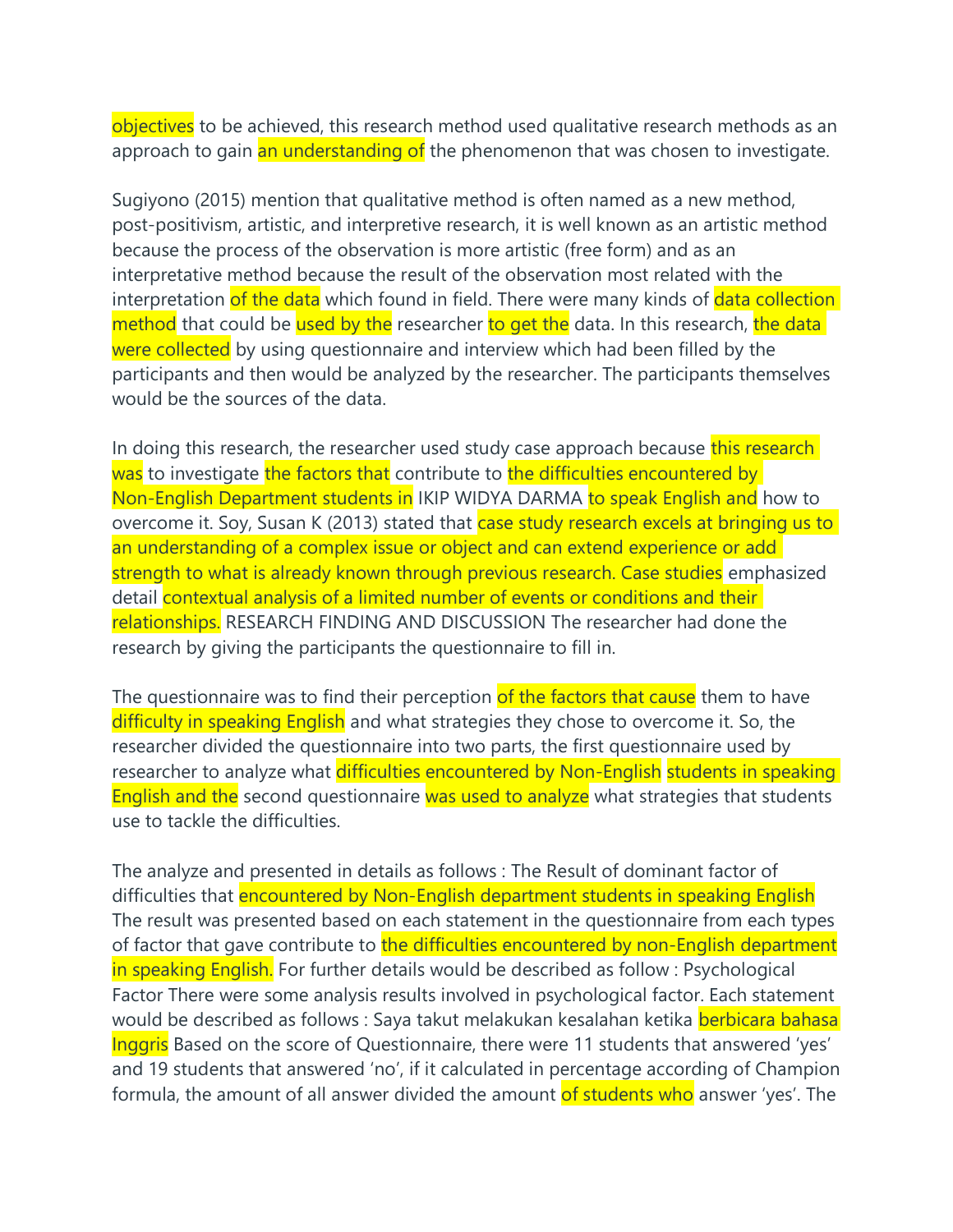total of all respondents or students was 30.

The result of the first statement it could be found 37 % and if it could be interpreted based on Champion, this aspect less gave an affect to the difficulties that **encountered** by Non-English Department students in speaking English. So it could be concluded that most of Non-English department students did not agree that fear of making mistake cause them rarely speaking English. Saya merasa malu ketika *ingin berbicara bahasa* Inggris dengan teman maupun di depan umum There were 11 students who chose 'yes' answer from statement that fear of making mistake cause them rarely speak English, in this statement there were increase amount.

There were 13 students who answered 'yes' from statement that shyness made them afraid to speak English and 17 student did not agree it, it could be seen from score of data questionnaire at number 96. If it calculated in percentage, it could be found that 43% students agreed that shyness gave them a big impact to speak English, especially in front of many people, and if it was interpreted of percentage calculations according to Champion, it could be categorize that shyness did not give a big contribution of difficulties encountered by Non-English department.

Saya merasa cemas ketika *ingin berbicara bahasa* Ingris di depan umum There were 18 students from Non-English department students indicated that anxiety could be the cause of they rarely speaking English. About 12 students disagreed if anxiety affected them or made it difficult for them in speaking English. In this statement there was increase significantly from 43% and became 60%. According to Champion it could be interpreted that this aspect quite affect to the difficulties that encountered by Non-English Department students in speaking English.

It meant that most students felt anxiety to speak English even though they did not know what would happen if they speak English. They were just worrying about something that was not necessarily the case. Saya kurang percaya diri dengan kemampuan saya untuk berbicara bahasa Inggris There were 21 students who answered 'yes' from 30 students that gave their opinion in the questionnaire. It was the biggest amount in psychological factor because over of a half students in the class agreed that lack of confidence to be the reason why they felt difficult in speaking English. In the other hand, only 9 students disagreed it.

When the researcher calculated it in percentage, about 70% students acknowledged it. According to Champion data, it meant lack of confidence quite affect to the difficulties that encountered by Non-English Department students in speaking English. Kurang adanya motivasi membuat saya merasa kesulitan **untuk berbicara bahasa** Inggris. There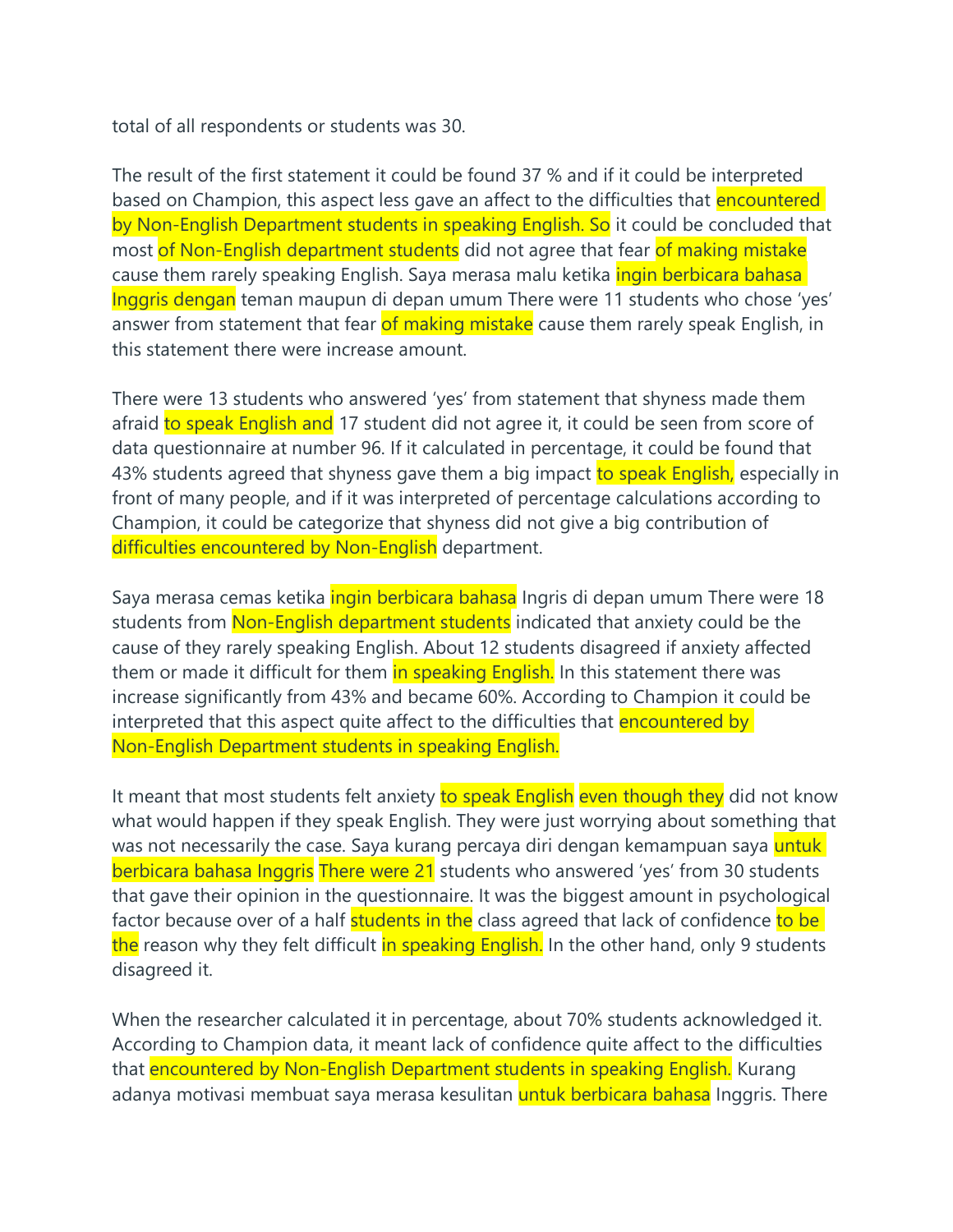was similar amount of that statement that contributed difficulties that encountered by Non-English department students in speaking English. Anxiety and lack of motivation were in top two of the students' choice of the lack of confidence that was rank first by obtaining 70%.

According to Champion, 60% is classified into level III with total value between 51% - 75% which meant if lack of motivation give sufficient impact in difficulties encountered by Non-English department in speaking English. The result of the dominant factor of strategy chosen by Non-English department students in speaking English to overcome the difficulties. The result was presented based on each statement in the questionnaire of each type of factor that contributes to the strategy chosen by Non-English department students to overcome their difficulties in speaking English.

For further details would be described as follow : Psychological Factor There were 4 statements involved in psychological factor. Each statement would be described as follow : Saya lebih memilih diam dari pada saya melakukan kesalahan ketika berbicara bahasa Inggris. Table 4.12 : The data of the first statement of Psychological Factor Choice \_Yes \_No \_Percentage (%) \_ \_Amount \_17 \_13 \_% \_ \_ Based on score of data questionnaire at page number 96, there were 17 students who answered 'yes' and 13 students answered 'no'.

If it calculated into percentage using the formula of Champion, there are 57% of students who agreed if it is better silent than doing mistakes in speaking English. Based on data that have classified by Champion, it meant that being quiet strategy is quite in demand by the students to overcome their difficulties. In this case could be deduced if most of Non-English department students fear to make a mistake in speaking English. Their fear of course could not be separated from an assumption 'if wrong then you will be scolded' or 'will be laughed by his friends'.

This condition happened because they were not really sure about their speaking skills. Saya mengatasi kegugupan atau kecemasan saya ketika *ingin berbicara bahasa Inggris* dengan tersenyum. Table 4.13 : Data of the second statement of Psychological Factor Choice \_Yes \_No \_Percentage (%) \_ \_Amount \_19 \_11 \_63% \_ \_ Based on table 4.12 and table 4.13, there was an increase amount of the psychology factor. Total of 30 respondents, 19 respondents agreed if they prefer smiles to overcome their anxiety.

It could be concluded based on data that has been interpreted by Champion, 63% including to class III if this strategy is quite helpful and desirable by students in overcoming their difficulties. Smiling, could make someone more relaxed, smiling also help person to think in a positive direction, so the anxiety while speaking English could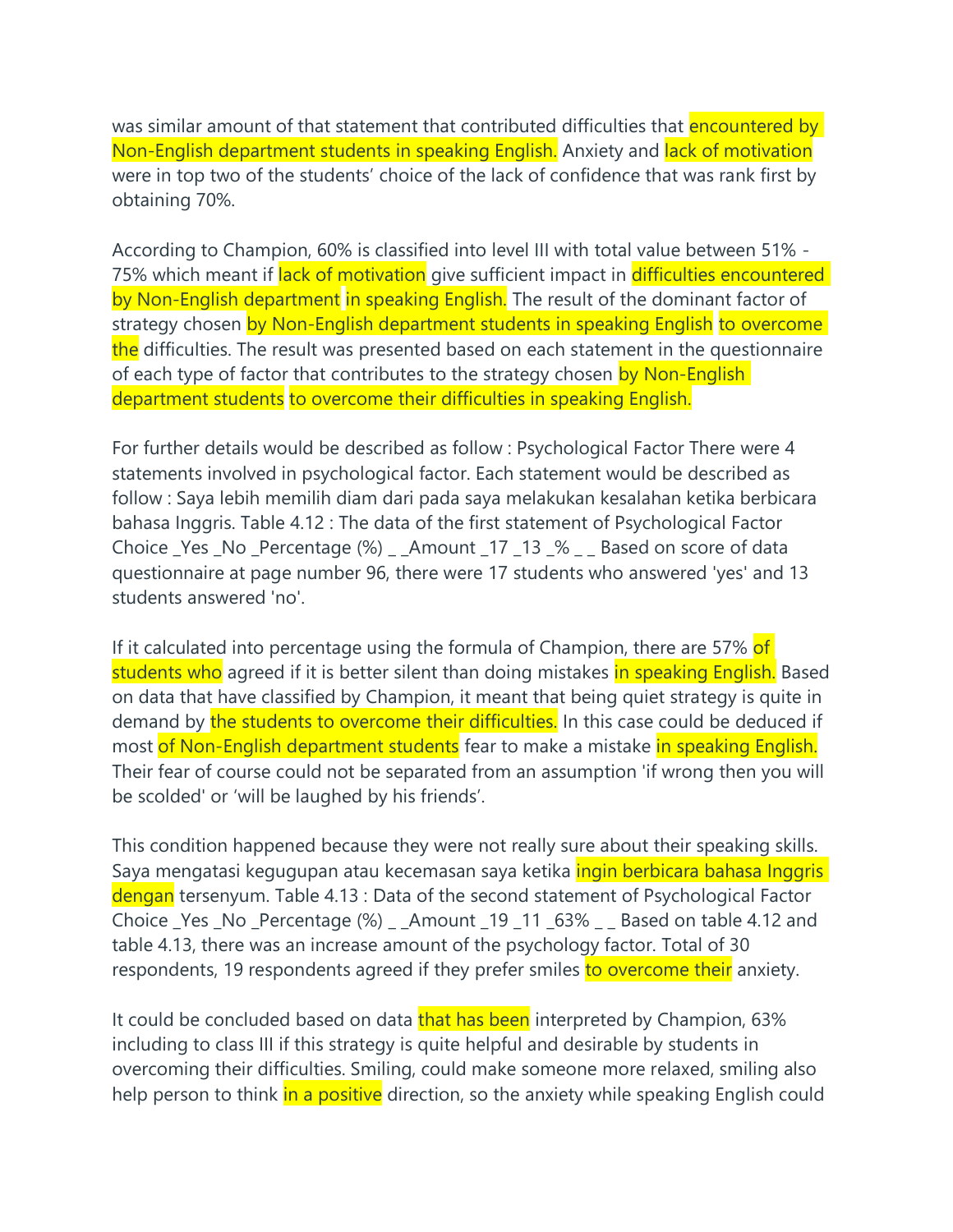be reduced. Saya akan menghindari kontak mata saat berbicara bahasa Inggris sehingga saya bisa lebih percaya diri. Table 4.14 : The data of the third statement of Psychological Factor Choice Yes No Percentage  $\frac{1}{2}$  Amount 14 16 47 % Lif more than a half of the respondents agreed that they were better to keep silent than making a mistake when speaking English and smiling to reduce anxiety, then not for the third statement in this psychological factor. Only 14 students who agreed to avoid eye contact could help them to be more confident in speaking English and 16 others disagreed.

If it calculated in percentage, 46% result belong to class II data interpreted by Champion, which means avoiding eye contact to help more confident in speaking English is less desirable by Non-English department students, particularly to overcome their difficulties. Karena bahasa Inggris itu penting untuk dikuasai, maka saya akan mencoba lebih aktif dalam kelas saat mata pelajaran bahasa Inggris berlangsung. Table 4.15 : The data of the fourth statement of Psychological Factor Choice \_Yes \_No Percentage  $%$   $\Box$  Amount  $27 \underline{3} \underline{90 \%}$   $\Box$  In the last statement in psychological factors, there was a high increase of the results obtained by researcher, there were 27 students from a total of 30 students who agreed if trying to be more active in class while English lessons take place could help their difficulties in speaking English. While only 3 students did not agree with this strategy.

If it converted into percentage then 90% belongs to semester four of the data classified by Champion, which meant trying to be more active in the classroom during the English subject is strongly selected or in great demand by the students to overcome their difficulties in speaking English. CONCLUSION There are two conclusions that would be presented in this reseach. The first is the difficulties encountered by Non-English department students in speaking English, while the second one is strategies that Non-English department students' chose to overcome their difficulties in speaking English.

The dominant factor of difficulties encountered by Non-English department is Psychological Factor. Try to study step by step and make study club are the overcome it. As like, they are having partner to speak English, joining the community of English lovers, ask for help or support from lecturers, and inviting friends to use English. Between the four strategies, having partner to speak English, ask for help or support from lecturers and inviting friends to use English make the strategies most selected by students and get the highest points.

It does not mean those strategy is the only strategy that can be used to overcome their difficulties in speaking English, there are many other strategies along with the times. But those strategy is the simplest strategy that students can do to overcome their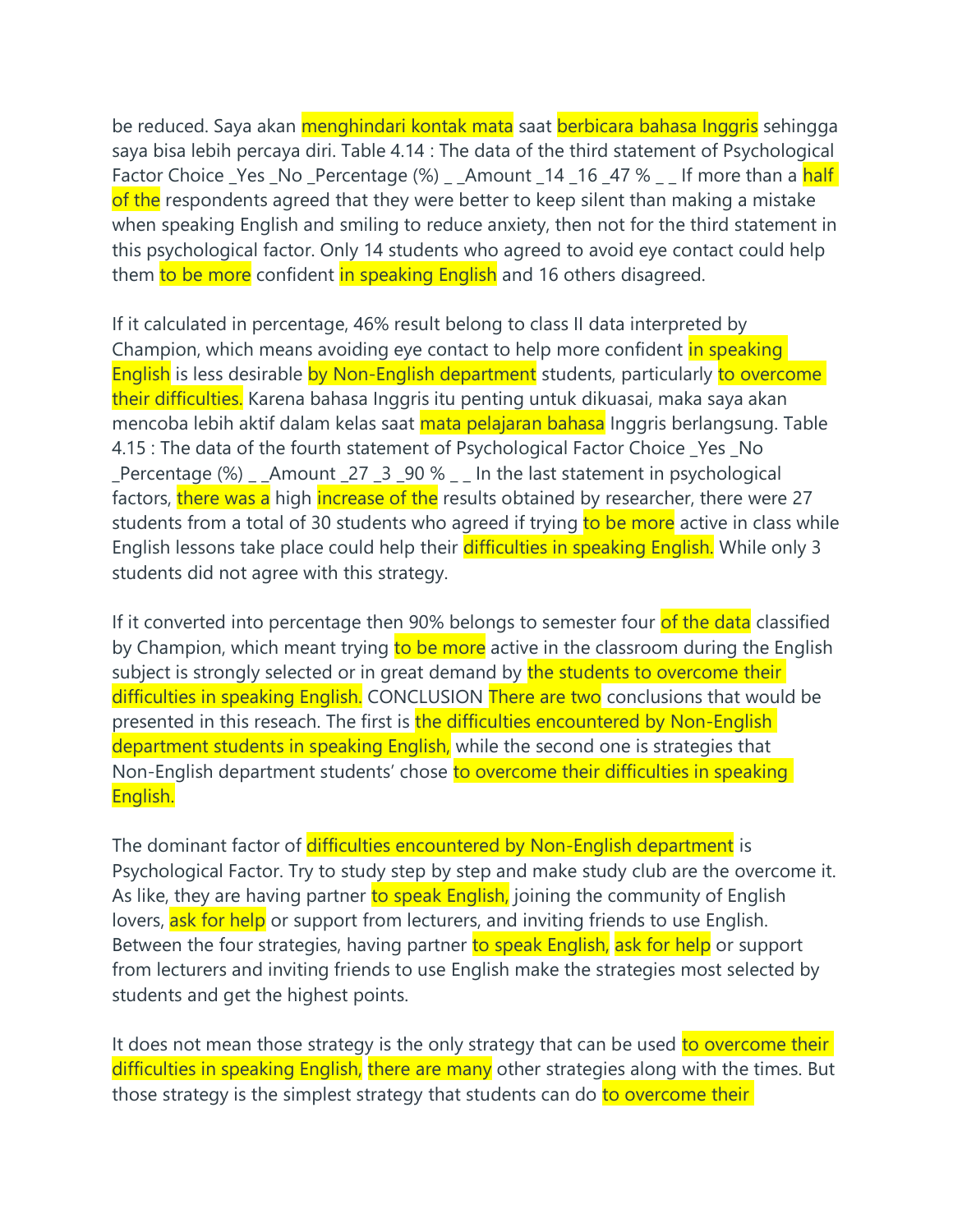difficulties. REFERENCE Lauder, A. (2008). The status and function of English in Indonesia: A review of key factors. MAKARA, SOCIAL HUMANIORA, 12(1), 9-20. Jenkins, J. (1996). Native Speaker, Non-native Speaker and **English as a Foreign** Language: time for a change. IATEFL Newsletter, 131, 10-11. Retrieved on 6 may 2017. http://iteslj.org/Articles/Yamaguchi-Language.html Raba'ah, G. (2005).

Communication Problems Facing Arab Learners of English. Journal of Language and Learning, 3(1), ISSN 1740-4983. Scrivener, J. (1994).Learning teaching.Oxford: Macmillan Publishers Limited. Soy, Susan K. (1997). The case study as a research method. Unpublished paper, University of Texas at Austin. Retrieved July 25, 2017. https://www.ischool.utexas.edu/~ssoy/usesusers/l391d1b.htm Sugiyono. (2008) Penelitian Kuanlitatif, Kualitatif dan R&D. Bandung : Rinekacipta Ur, Penny. (1996). A Course in Language Teaching. Australia. Cambridge University Press.

## INTERNET SOURCES:

------------------------------------------------------------------------------------------- <1% - https://www.scribd.com/document/425634814/Proceedings-JETA-2018 <1% - https://www.ijicc.net/index.php/ijicc-editions/24-volume-5-2019  $<1\%$  https://www.researchgate.net/publication/325846997\_METHODS\_OF\_DATA\_COLLECTIO N  $<1\%$  https://www.researchgate.net/publication/329787287\_Speaking\_Anxiety\_Level\_of\_Gaza\_ EFL Pre-service Teachers Reasons and Sources <1% - https://onlinelibrary.wiley.com/doi/full/10.1080/00207594.2012.709088 1% https://www.researchgate.net/publication/332579065\_The\_Speaking\_Difficulties\_Encoun tered\_by\_Non-English\_Students\_in\_Language\_Classroom  $<1\%$  https://www.britishcouncil.org/voices-magazine/why-schools-should-teach-young-learn ers-home-language <1% - http://ncert.nic.in/textbook/pdf/iees101.pdf  $<1\%$  https://www.linkedin.com/pulse/how-communicate-others-effective-communication-skil ls-youngsub-chun  $<1\%$  https://englishlive.ef.com/blog/english-in-the-real-world/english-became-global-langua ge/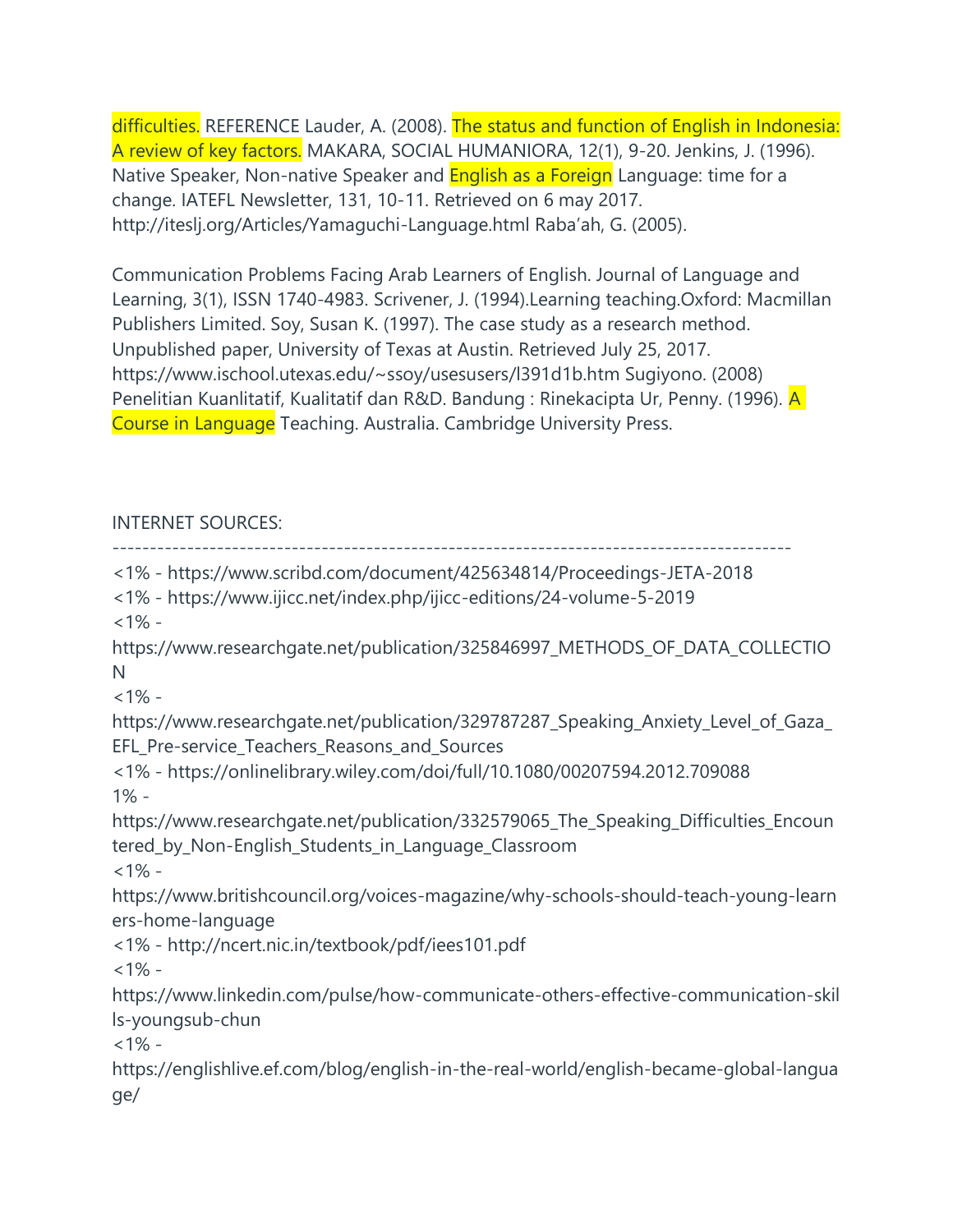$<1\%$  -

https://www.encyclopedia.com/social-sciences-and-law/economics-business-and-labor/ economics-terms-and-concepts/globalization

1% - http://iteslj.org/Articles/Yamaguchi-Language.html

<1% - https://en.m.wikipedia.org/wiki/Indonesian\_language

 $1\% -$ 

https://dianingpadmi.wordpress.com/eedduuccaattiioonn/students%E2%80%99-difficult ies-in-speaking-english-and-how-to-solve-it/

2% - https://www.arcjournals.org/pdfs/ijsell/v2-i6/4.pdf

1% - https://files.eric.ed.gov/fulltext/EJ1101221.pdf

<1% - https://www.wisegeek.com/how-can-i-improve-my-english.htm

<1% - https://www.habitsforwellbeing.com/9-effective-communication-skills/

<1% - https://english-in-asia.blogspot.com/

 $<1\%$  -

https://lusiahmadi.blogspot.com/2016/08/kti-factors-affecting-students-speaking.html  $<1\%$  -

https://www.bartleby.com/essay/The-Importance-of-Learning-Foreign-Languages-F3QY T6YVC

<1% - https://www.ufdc.ufl.edu/UFE0043671/00001

<1% - http://eprints.undip.ac.id/47840/1/Abudalslam\_O\_M\_Alfghee.pdf.doc

 $<1\%$  -

https://www.researchgate.net/publication/322112785\_The\_Role\_of\_Teachers\_in\_Develop ing\_Learners'\_Speaking\_Skill

<1% - https://en.wikipedia.org/wiki/English\_as\_a\_second\_or\_foreign\_language  $<1\%$  -

https://maxcommunicationmotivation.weebly.com/communication-effective-vs-ineffecti ve.html

<1% - https://lo.unisa.edu.au/mod/page/view.php?id=489317

 $<1\%$  -

http://uir.unisa.ac.za/bitstream/handle/10500/4245/05Chap%204\_Research%20methodo logy%20and%20design.pdf

 $<1\%$  -

https://www.researchgate.net/publication/234757803\_Research\_Tips\_Interview\_Data\_Col lection

1% - https://www.hausarbeiten.de/document/370930

<1% - https://libguides.usc.edu/c.php?g=235034&p=1559832

<1% - https://www.sciencedirect.com/science/article/pii/S1877042811021744

 $<1\%$  -

https://www.researchgate.net/publication/336556602\_EFL\_Learners'\_English\_Speaking\_D ifficulties\_and\_Strategy\_Use